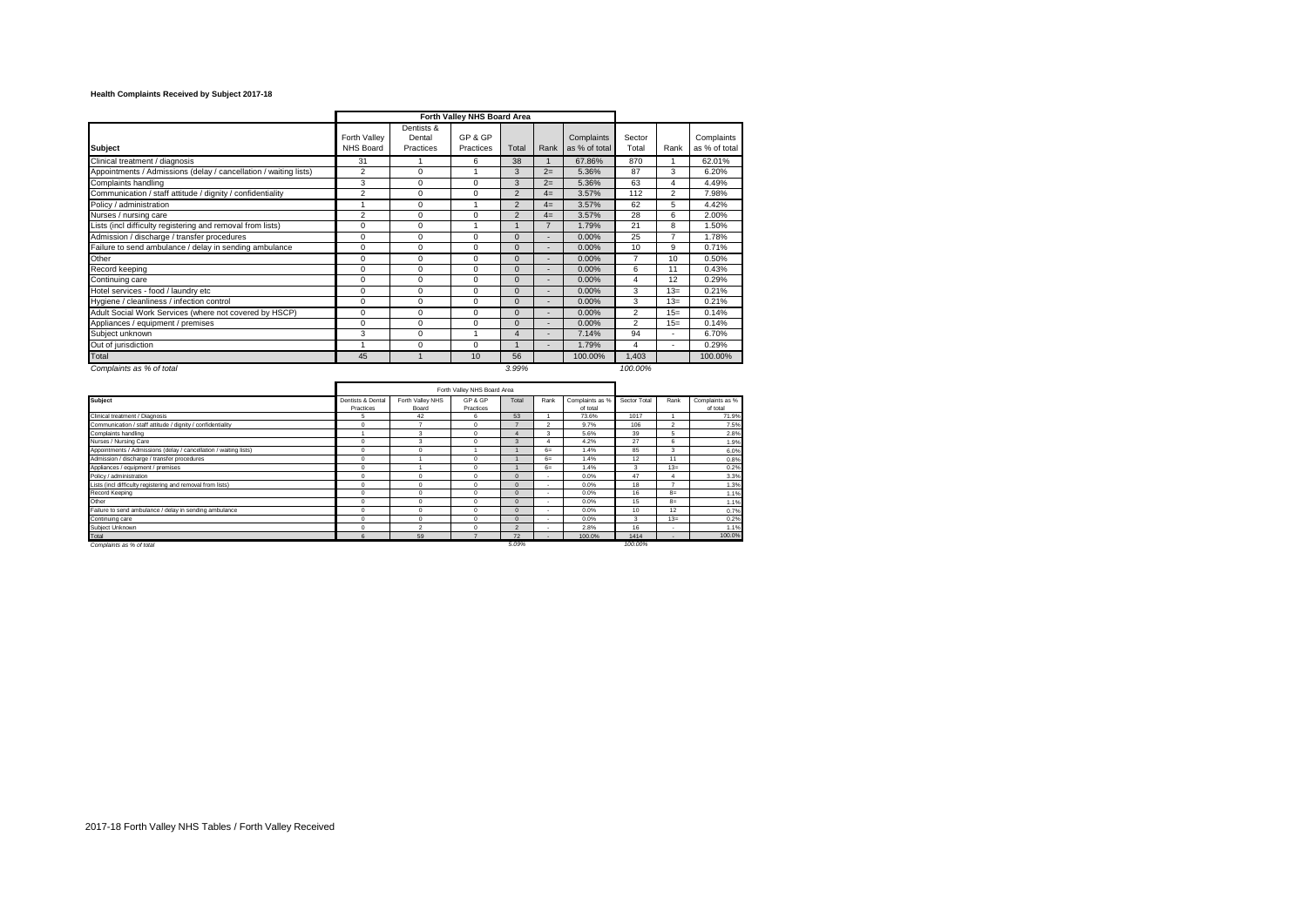|                                      |                                         |                           |                                | Forth Valley NHS Board Area |                 |              |                                   |                                                 |                                |                                         |                          |                     |                 |
|--------------------------------------|-----------------------------------------|---------------------------|--------------------------------|-----------------------------|-----------------|--------------|-----------------------------------|-------------------------------------------------|--------------------------------|-----------------------------------------|--------------------------|---------------------|-----------------|
| Stage                                | Outcome Group                           | Forth Valley NHS<br>Board | Dentists & Dental<br>Practices | GP & GP Practices           | Total           | Sector Total |                                   |                                                 |                                | Forth Valley NHS Board Area             |                          |                     |                 |
| Advice                               | Not duly made or withdrawn              | 6                         | $\overline{0}$                 |                             | $\overline{7}$  | 256          | Stage                             | Outcome Group                                   | Dentists & Dental<br>Practices | <b>Forth Valley</b><br><b>NHS Board</b> | GP & GP<br>Practices     | Total               | Sector<br>Total |
|                                      | Out of jurisdiction (non-discretionary) | $\overline{0}$            | $\Omega$                       | $\mathbf{0}$                | $\Omega$        | 2            | Advice                            | Not duly made or withdrawn                      | $\Omega$                       | 16                                      |                          | 17                  | 312             |
|                                      | Outcome not achievable                  | $\Omega$                  | $\overline{0}$                 | $\Omega$                    | $\Omega$        |              |                                   | Premature                                       | $\Omega$                       | 8                                       |                          | 9                   | 242             |
|                                      | Premature                               | 17                        | $\Omega$                       | 2                           | 19              | 242          |                                   | Total                                           | $\overline{0}$                 | 24                                      | $\overline{2}$           | 26                  | 554             |
|                                      | Total                                   | 23                        | $\Omega$                       | 3                           | 26              | 501          | Early                             | Not duly made or withdrawn                      | $\Omega$                       | 6                                       | $\Omega$                 | 6                   | 68              |
| <b>Early Resolution</b>              | Not duly made or withdrawn              | $\Omega$                  | $\Omega$                       | $\Omega$                    | $\Omega$        | 62           | Resolution                        | Out of jurisdiction (discretionary)             | $\mathbf{0}$                   |                                         |                          | 5                   | 58              |
|                                      | Out of jurisdiction (discretionary)     | $\overline{2}$            | $\Omega$                       | $\Omega$                    | $\overline{2}$  | 52           |                                   | Out of jurisdiction (non-discretionary)         | $\mathbf{0}$                   | $\Omega$                                | $\mathbf{0}$             | $\Omega$            | 20              |
|                                      | Out of jurisdiction (non-discretionary) | $\sim$                    | $\Omega$                       | $\Omega$                    | $\sim$          | 32           |                                   | Outcome not achievable                          | $\gamma$                       | $\Omega$                                | $\Omega$                 | $\Delta$            | 47              |
|                                      | Outcome not achievable                  | $\Omega$                  | $\sqrt{ }$                     | $\cap$                      | $\sim$          | 36           |                                   | Premature                                       | $\Omega$                       | $\Omega$                                | $\Omega$                 | $\Omega$            | 54              |
|                                      | Premature                               | $\sqrt{ }$                | $\sqrt{ }$                     | $\Omega$                    | $\Omega$        | 59           |                                   | Proportionality                                 | $\Omega$                       |                                         | $\Omega$                 | Б.                  | 113             |
|                                      | Proportionality                         | $\alpha$                  | $\sim$                         | $\sim$                      | 12 <sub>1</sub> | 195          |                                   | Resolved                                        | $\Omega$                       |                                         |                          | $\Omega$            | 12              |
|                                      | Resolved                                | $\Omega$                  |                                | $\Omega$                    |                 | 14           |                                   | Total                                           | $\Omega$                       | 18                                      |                          | 22                  | 372             |
|                                      | Total                                   | 15                        |                                |                             | 18              | 450          | Investigation                     | Fully upheld                                    | $\cap$                         | $\Omega$<br>$\sim$                      |                          | 10 <sup>1</sup>     | 129             |
| Investigation                        | Fully upheld                            |                           | $\sqrt{ }$                     | $\Omega$                    | 11<br><b>G</b>  | 120          |                                   | Some upheld                                     | $\cap$                         | 10                                      | $\Omega$<br>$\mathbf{r}$ | $\mathbf{r}$        | 131             |
|                                      | Some upheld<br>Not upheld               | ີ                         | $\sqrt{ }$                     |                             | $\lambda$       | 141<br>172   |                                   | Not upheld<br>Not duly made or withdrawn        | $\cap$                         | $\sim$                                  | $\Omega$                 | 16<br>$\mathcal{D}$ | 235<br>11       |
|                                      | Not duly made or withdrawn              |                           |                                | $\Omega$                    |                 |              |                                   | Outcome not achievable                          |                                |                                         |                          | $\Omega$            | $\sim$          |
|                                      | Resolved                                | $\cap$                    | $\sim$                         | $\cap$                      | $\Omega$        |              |                                   | Total                                           |                                | 24                                      |                          | 31                  | 507             |
|                                      | Total                                   | 15                        |                                | 3                           | 22              | 440          | <b>Total Complaints</b>           |                                                 | $\mathbf{3}$                   | 66                                      | 10                       | 79                  | 1,433           |
| <b>Total Complaints</b>              |                                         | 53                        | $\Delta$                       | $\alpha$                    | 66              | 1,391        |                                   |                                                 |                                |                                         |                          |                     |                 |
| <b>Total Premature Complaints</b>    |                                         | 17                        | $\Omega$                       | 2                           | 19              | 301          | <b>Total Premature Complaints</b> |                                                 | $\Omega$                       | 8                                       |                          | 9                   | 296             |
| Premature Rate                       |                                         | 32.1%                     | 0.0%                           | 22.2%                       | 28.8%           | 21.6%        | Premature Rate                    |                                                 | 0.0%                           | 12.1%                                   | 10.0%                    | 11.4%               | 20.7%           |
|                                      |                                         |                           |                                |                             |                 |              |                                   |                                                 |                                |                                         |                          |                     |                 |
| <b>Total Investigation Decisions</b> |                                         | 14                        | 4                              | 3                           | 21              | 433          |                                   | Fit for SPSO Total (Investigations)             |                                | 24                                      |                          | 31                  | 507             |
| <b>Total Upholds</b>                 |                                         | 11                        |                                |                             | 17              | 261          |                                   | Total Cases Upheld / Some Upheld                |                                | 12                                      |                          | 13                  | 260             |
| <b>Uphold Rate</b>                   |                                         | 78.6%                     | 100.0%                         | 66.7%                       | 81.0%           | 60.3%        |                                   | Uphold Rate (total upheld / total fit for SPSO) | 0.0%                           | 50.0%                                   | 16.7%                    | 41.9%               | 51.3%           |
| Old Uphold Rate Calculation          |                                         |                           |                                |                             |                 |              |                                   |                                                 |                                |                                         |                          |                     |                 |
| Total Cases 'Fit for SPSO'           |                                         | 15                        | 4                              | 3                           | 22              | 440          |                                   |                                                 |                                |                                         |                          |                     |                 |
| <b>Total Upholds</b>                 |                                         | 11                        |                                | ◠                           | 17              | 261          |                                   |                                                 |                                |                                         |                          |                     |                 |
|                                      |                                         | 73.3%                     | 100.0%                         | 66.7%                       | 77.3%           | 59.3%        |                                   |                                                 |                                |                                         |                          |                     |                 |
| <b>Uphold Rate</b>                   |                                         |                           |                                |                             |                 |              |                                   |                                                 |                                |                                         |                          |                     |                 |

## **Health Complaints Detemined by Outcome 2017-18 Health Complaints Determined by Outcome 2016-17**

|                                   |                                                 |                                | Forth Valley NHS Board Area      |                      |                |                 |
|-----------------------------------|-------------------------------------------------|--------------------------------|----------------------------------|----------------------|----------------|-----------------|
| Stage                             | Outcome Group                                   | Dentists & Dental<br>Practices | Forth Valley<br><b>NHS Board</b> | GP & GP<br>Practices | Total          | Sector<br>Total |
| Advice                            | Not duly made or withdrawn                      | 0                              | 16                               | 1                    | 17             | 312             |
|                                   | Premature                                       | 0                              | 8                                | 1                    | 9              | 242             |
|                                   | Total                                           | $\Omega$                       | 24                               | $\overline{2}$       | 26             | 554             |
| Early                             | Not duly made or withdrawn                      | 0                              | 6                                | 0                    | 6              | 68              |
| Resolution                        | Out of jurisdiction (discretionary)             | 0                              | 4                                | 1                    | 5              | 58              |
|                                   | Out of jurisdiction (non-discretionary)         | 0                              | $\Omega$                         | $\Omega$             | 0              | 20              |
|                                   | Outcome not achievable                          | $\overline{2}$                 | $\overline{2}$                   | 0                    | 4              | 47              |
|                                   | Premature                                       | $\Omega$                       | $\Omega$                         | $\Omega$             | $\Omega$       | 54              |
|                                   | Proportionality                                 | $\Omega$                       | 5                                | $\Omega$             | 5              | 113             |
|                                   | Resolved                                        | $\Omega$                       |                                  | 4                    | $\mathfrak{p}$ | 12              |
|                                   | Total                                           | $\mathfrak{p}$                 | 18                               | $\mathcal{P}$        | 22             | 372             |
| Investigation                     | Fully upheld                                    | $\Omega$                       | 9                                | 1                    | 10             | 129             |
|                                   | Some upheld                                     | $\Omega$                       | 3                                | $\Omega$             | 3              | 131             |
|                                   | Not upheld                                      |                                | 10                               | 5                    | 16             | 235             |
|                                   | Not duly made or withdrawn                      | $\Omega$                       | $\overline{2}$                   | 0                    | 2              | 11              |
|                                   | Outcome not achievable                          | $\Omega$                       | $\Omega$                         | $\Omega$             | $\Omega$       |                 |
|                                   | Total                                           | $\overline{A}$                 | 24                               | 6                    | 31             | 507             |
| <b>Total Complaints</b>           |                                                 | 3                              | 66                               | 10                   | 79             | 1,433           |
|                                   |                                                 |                                |                                  |                      |                |                 |
| <b>Total Premature Complaints</b> |                                                 | 0                              | 8                                | 1                    | 9              | 296             |
| Premature Rate                    |                                                 | 0.0%                           | 12.1%                            | 10.0%                | 11.4%          | 20.7%           |
|                                   |                                                 |                                |                                  |                      |                |                 |
|                                   | Fit for SPSO Total (Investigations)             | 1                              | 24                               | 6                    | 31             | 507             |
|                                   | Total Cases Upheld / Some Upheld                | 0                              | 12                               | 1                    | 13             | 260             |
|                                   | Uphold Rate (total upheld / total fit for SPSO) | 0.0%                           | 50.0%                            | 16.7%                | 41.9%          | 51.3%           |